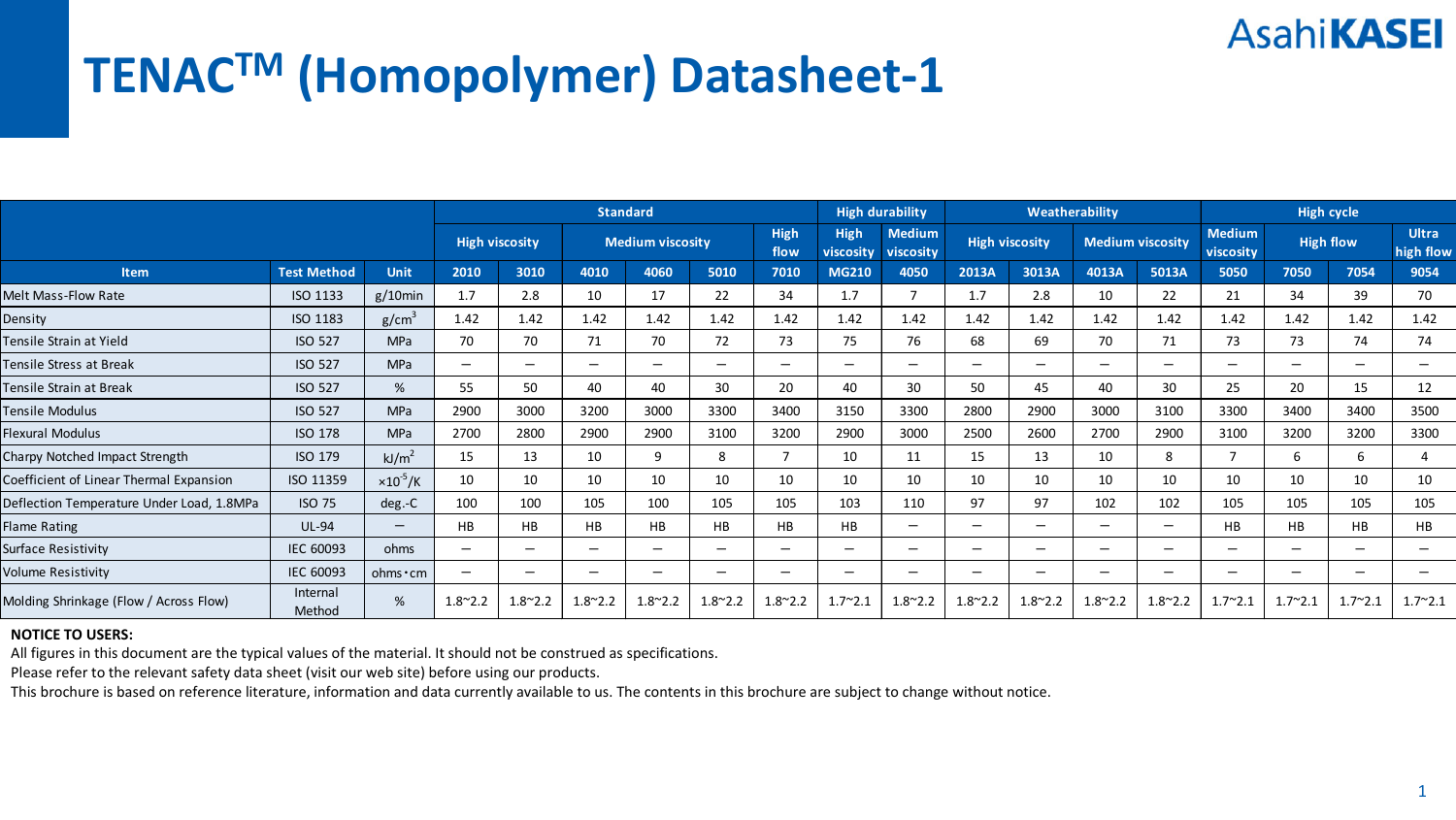# **TENACTM (Homopolymer) Datasheet‐2**

|                                           |                    |                     |                  | Low VOC                    |                          |                          |                              | <b>Glass fiber reinforced</b> | Soft                     |                              |                  |                          |                              |                                     |                                     |                                     |                            |
|-------------------------------------------|--------------------|---------------------|------------------|----------------------------|--------------------------|--------------------------|------------------------------|-------------------------------|--------------------------|------------------------------|------------------|--------------------------|------------------------------|-------------------------------------|-------------------------------------|-------------------------------------|----------------------------|
|                                           |                    |                     |                  | <b>Medium</b><br>viscosity | High<br>viscosity        |                          |                              |                               | <b>Medium viscosity</b>  |                              |                  | <b>High flow</b>         |                              | <b>Medium viscosity</b>             |                                     | High<br>flow                        | <b>Medium</b><br>viscosity |
| Item                                      | <b>Test Method</b> | <b>Unit</b>         | Z3010            | Z4060                      | LT802                    | LT804                    | LT200                        | <b>FS410</b>                  | <b>LP402</b>             | LA543                        | <b>LM511</b>     | <b>LS701</b>             | <b>LL700</b>                 | GA510                               | <b>GA520</b>                        | <b>GN705</b>                        | 4012                       |
| Melt Mass-Flow Rate                       | ISO 1133           | $g/10$ min          | 2.4              | 17                         | 2.5                      | 12                       | 25                           | 9                             | q                        | 17                           | 22               | 34                       | 35                           | 17                                  | 15                                  | 10                                  | 10                         |
| Density                                   | ISO 1183           | g/cm <sup>3</sup>   | 1.42             | 1.42                       | 1.42                     | 1.42                     | 1.40                         | 1.46                          | 1.42                     | 1.38                         | 1.42             | 1.42                     | 1.39                         | 1.50                                | 1.56                                | 1.59                                | 1.42                       |
| Tensile Stress at Yield                   | <b>ISO 527</b>     | <b>MPa</b>          | 70               | 70                         | 68                       | 68                       | 61                           | 65                            | 61                       | 63                           | 65               | 65                       | 64                           | 62                                  | 54                                  | $\qquad \qquad \blacksquare$        | 66                         |
| <b>Tensile Stress at Break</b>            | <b>ISO 527</b>     | MPa                 | -                | $\overline{\phantom{0}}$   | $\overline{\phantom{0}}$ | -                        | $\qquad \qquad \blacksquare$ | $\qquad \qquad \blacksquare$  | $\overline{\phantom{m}}$ | $\overline{\phantom{m}}$     | -                | —                        | $\qquad \qquad \blacksquare$ | $\overline{\phantom{0}}$            | $\qquad \qquad \blacksquare$        | 110                                 | $\overline{\phantom{m}}$   |
| Tensile Strain at Break                   | <b>ISO 527</b>     | %                   | 50               | 40                         | 50                       | 45                       | 35                           | 18                            | 45                       | 30                           | 25               | 20                       | 24                           | 15                                  | 10                                  |                                     | 40                         |
| <b>Tensile Modulus</b>                    | <b>ISO 527</b>     | MPa                 | 3000             | 3000                       | 2700                     | 2900                     | 2700                         | 3100                          | 2700                     | 2800                         | 3000             | 3100                     | 2950                         | 3400                                | 4300                                | 9000                                | 2700                       |
| Flexural Modulus                          | <b>ISO 178</b>     | <b>MPa</b>          | 2800             | 2900                       | 2600                     | 2700                     | 2600                         | 3000                          | 2500                     | 2600                         | 2800             | 2700                     | 2850                         | 3200                                | 4100                                | 8500                                | 2500                       |
| Charpy Notched Impact Strength            | <b>ISO 179</b>     | kJ/m <sup>2</sup>   | 13               | 9                          | 13                       | 10                       | 6                            | 4                             | 9                        |                              | $\overline{7}$   | 6                        | 5                            |                                     | $\overline{4}$                      |                                     | 10                         |
| Coefficient of Linear Thermal Expansion   | ISO 11359          | $\times 10^{-5}$ /K | 10               | 10                         | 10                       | 10                       | 10                           | 10                            | 10                       | 10                           | 10               | 10                       | 10                           | 8                                   | $\overline{7}$                      | $4\sim9$                            | 10                         |
| Deflection Temperature Under Load, 1.8MPa | <b>ISO 75</b>      | deg.-C              | 100              | 100                        | 90                       | 90                       | 92                           | 100                           | 85                       | 100                          | 95               | 100                      | 102                          | 110                                 | 118                                 | 171                                 | 80                         |
| <b>Flame Rating</b>                       | <b>UL-94</b>       | $-$                 | -                | -                          | HB                       | HB                       | HB                           | <b>HB</b>                     | <b>HB</b>                | HB                           | HB               | <b>HB</b>                | <b>HB</b>                    | HB                                  | HB                                  | <b>HB</b>                           | <b>HB</b>                  |
| Surface Resistivity                       | IEC 60093          | ohms                | -                | $\overline{\phantom{0}}$   | $\overline{\phantom{0}}$ | $\overline{\phantom{m}}$ | -                            | $\qquad \qquad \blacksquare$  | $\overline{\phantom{m}}$ | $\qquad \qquad \blacksquare$ | -                | $\overline{\phantom{0}}$ | $\qquad \qquad \blacksquare$ | $\overline{\phantom{0}}$            | $\qquad \qquad \blacksquare$        | $\overline{\phantom{m}}$            | -                          |
| Volume Resistivity                        | IEC 60093          | ohms·cm             | -                | -                          | -                        | -                        | -                            | -                             | -                        | $\overline{\phantom{m}}$     | -                | -                        | -                            | -                                   | -                                   | -                                   |                            |
| Molding Shrinkage (Flow / Across Flow)    | Internal<br>Method | $\%$                | $1.8^{\sim}$ 2.2 | $1.8^{\sim}$ 2.2           | $1.8^{\sim}2.2$          | $1.8^{\sim}2.2$          | $1.8^{\sim}2.2$              | $1.8^{\sim}2.2$               | $1.8^{\sim}2.2$          | $1.8^{\sim}$ 2.2             | $1.8^{\sim}$ 2.2 | $1.8^{\sim}2.2$          | $1.8^{\sim}2.2$              | $1.5^{\sim}1.8/$<br>$1.0^{\sim}1.3$ | $1.5^{\sim}1.8/$<br>$1.0^{\sim}1.3$ | $0.4^{\sim}0.6/$<br>$1.0^{\sim}1.2$ | $1.8^{\sim}2.2$            |

#### **NOTICE TO USERS:**

All figures in this document are the typical values of the material. It should not be construed as specifications.

Please refer to the relevant safety data sheet (visit our web site) before using our products.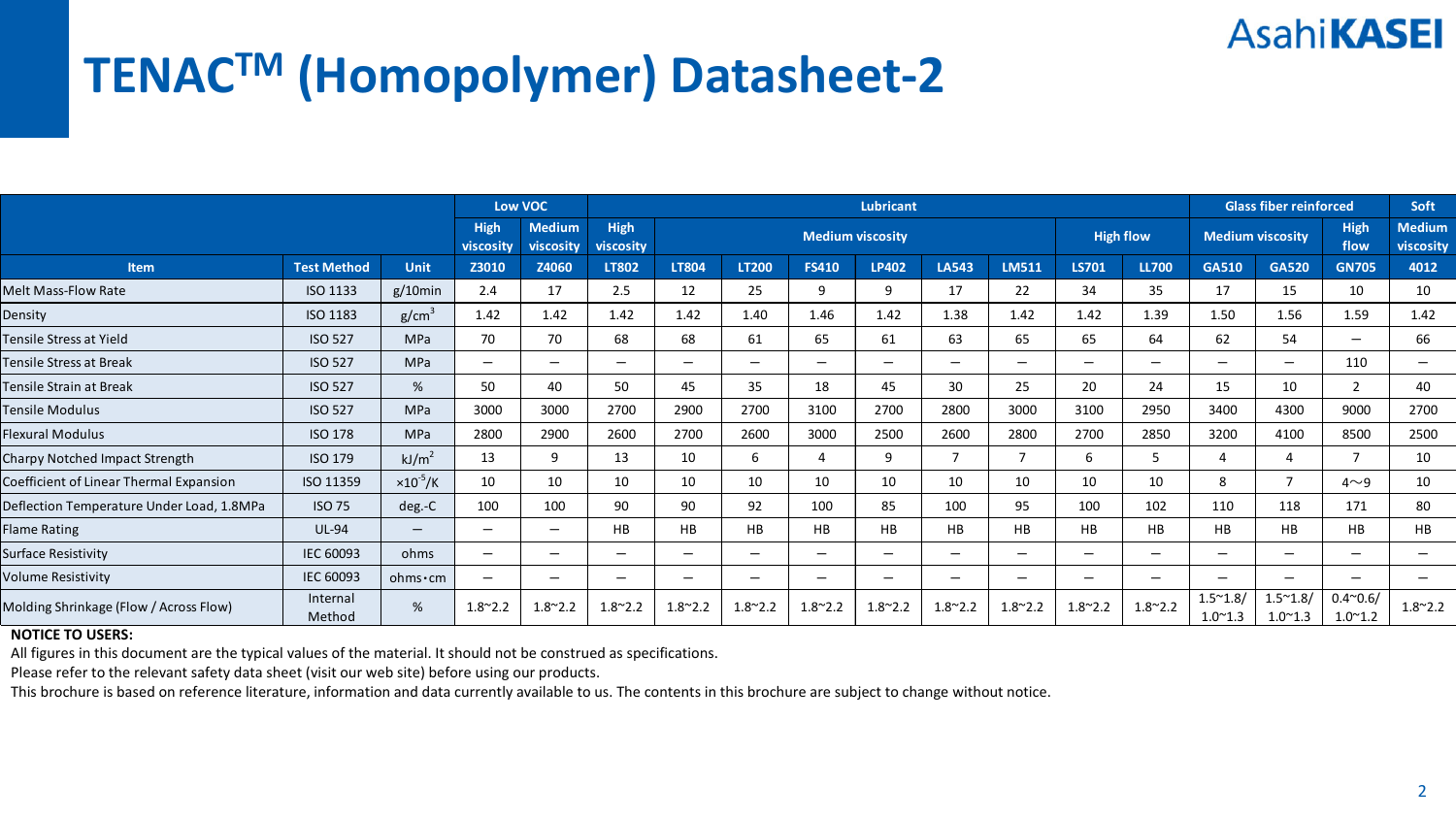# **TENACTM‐C (Copolymer) Datasheet‐1**

|                                           |                    |                     | <b>Standard</b>          |                          |                          |                          |                 | <b>High function standard</b> |                          |                          | Lubricant       |                                          |                              |                            |                              |                          |                          |
|-------------------------------------------|--------------------|---------------------|--------------------------|--------------------------|--------------------------|--------------------------|-----------------|-------------------------------|--------------------------|--------------------------|-----------------|------------------------------------------|------------------------------|----------------------------|------------------------------|--------------------------|--------------------------|
|                                           |                    |                     | High<br>viscosity        | <b>Medium viscosity</b>  |                          | <b>High flow</b>         |                 |                               | High<br>viscosity        | <b>Medium viscosity</b>  |                 | <b>High</b><br>High<br>flow<br>viscosity |                              | <b>Medium</b><br>viscosity |                              | <b>High flow</b>         |                          |
| Item                                      | <b>Test Method</b> | <b>Unit</b>         | 3510                     | 4520                     | 5520                     | 7520                     | 8520            | 9520                          | <b>HC350</b>             | <b>HC450</b>             | <b>HC550</b>    | <b>HC750</b>                             | LT350                        | <b>LV450</b>               | LX750                        | LZ750                    | LD755                    |
| Melt Mass-Flow Rate                       | ISO 1133           | $g/10$ min          | 2.8                      | 9                        | 15                       | 30                       | 45              | 70                            | 2.8                      | 8                        | 15              | 30                                       | Ε                            | q                          | 30                           | 30                       | 25                       |
| Density                                   | ISO 1183           | g/cm <sup>3</sup>   | 1.41                     | 1.41                     | 1.41                     | 1.41                     | 1.41            | 1.41                          | 1.41                     | 1.41                     | 1.41            | 1.41                                     | 1.41                         | 1.41                       | 1.39                         | 1.39                     | 1.52                     |
| Tensile Stress at Yield                   | <b>ISO 527</b>     | <b>MPa</b>          | 62                       | 63                       | 63                       | 64                       | 65              | 65                            | 66                       | 67                       | 67              | 68                                       | 58                           | 61                         | 61                           | 62                       | 53                       |
| <b>Tensile Stress at Break</b>            | <b>ISO 527</b>     | MPa                 | -                        | $\overline{\phantom{0}}$ | $\overline{\phantom{0}}$ | -                        | -               | $\qquad \qquad \blacksquare$  | $\overline{\phantom{0}}$ | $\overline{\phantom{m}}$ | -               | —                                        | $\qquad \qquad \blacksquare$ | $\overline{\phantom{0}}$   | $\overline{\phantom{m}}$     | $\overline{\phantom{m}}$ | $\overline{\phantom{m}}$ |
| Tensile Strain at Break                   | <b>ISO 527</b>     | %                   | 40                       | 35                       | 33                       | 30                       | 25              | 20                            | 40                       | 35                       | 33              | 30                                       | 45                           | 20                         | 20                           | 15                       | 10                       |
| <b>Tensile Modulus</b>                    | <b>ISO 527</b>     | MPa                 | 2500                     | 2700                     | 2700                     | 2800                     | 2850            | 2800                          | 2650                     | 2800                     | 2850            | 3000                                     | 2500                         | 2700                       | 2850                         | 2700                     | 3500                     |
| <b>Flexural Modulus</b>                   | <b>ISO 178</b>     | <b>MPa</b>          | 2400                     | 2500                     | 2500                     | 2600                     | 2700            | 2700                          | 2550                     | 2650                     | 2700            | 2800                                     | 2300                         | 2600                       | 2750                         | 2700                     | 3400                     |
| Charpy Notched Impact Strength            | <b>ISO 179</b>     | kJ/m <sup>2</sup>   | 9                        | $\overline{7}$           | 6                        |                          | 4.5             | 3.5                           | 9                        |                          | 6               | 5                                        | 8                            |                            | $\overline{a}$               | 3                        | 3                        |
| Coefficient of Linear Thermal Expansion   | ISO 11359          | $\times 10^{-5}$ /K | 10                       | 10                       | 10                       | 10                       | 10              | 10                            | 10                       | 10                       | 10              | 10                                       | 10                           | 10                         | 10                           | 10                       | 8                        |
| Deflection Temperature Under Load, 1.8MPa | <b>ISO 75</b>      | deg.-C              | 95                       | 100                      | 100                      | 100                      | 100             | 100                           | 102                      | 105                      | 105             | 105                                      | 85                           | 100                        | 100                          | 100                      | 110                      |
| <b>Flame Rating</b>                       | <b>UL-94</b>       | $-$                 | <b>HB</b>                | <b>HB</b>                | HB                       | HB                       | HB              | <b>HB</b>                     | HB                       | HB                       | HB              | <b>HB</b>                                | $\overline{\phantom{0}}$     | HB                         | HB                           | <b>HB</b>                | <b>HB</b>                |
| Surface Resistivity                       | IEC 60093          | ohms                | -                        | $\overline{\phantom{0}}$ | $\overline{\phantom{0}}$ | $\overline{\phantom{m}}$ | -               | $\qquad \qquad \blacksquare$  | $\overline{\phantom{m}}$ | $\overline{\phantom{m}}$ | -               | $\overline{\phantom{0}}$                 | $\qquad \qquad \blacksquare$ | $\overline{\phantom{0}}$   | $\qquad \qquad \blacksquare$ | $\overline{\phantom{m}}$ | -                        |
| Volume Resistivity                        | IEC 60093          | ohms·cm             | $\overline{\phantom{0}}$ | -                        | -                        | -                        | -               | -                             | -                        | $\overline{\phantom{m}}$ | -               | -                                        | -                            | -                          | -                            | -                        |                          |
| Molding Shrinkage (Flow / Across Flow)    | Internal<br>Method | $\%$                | $1.6^{\sim}2.0$          | $1.6^{\sim}2.0$          | $1.6^{\sim}2.0$          | $1.6^{\sim}2.0$          | $1.6^{\sim}2.0$ | $1.6^{\sim}2.0$               | $1.6^{\sim}2.0$          | $1.6^{\sim}2.0$          | $1.6^{\sim}2.0$ | $1.6^{\sim}2.0$                          | $1.6^{\sim}2.0$              | $1.6^{\sim}2.0$            | $1.6^{\sim}2.0$              | $1.6^{\sim}2.0$          | $1.4^{\sim}1.6$          |

#### **NOTICE TO USERS:**

All figures in this document are the typical values of the material. It should not be construed as specifications.

Please refer to the relevant safety data sheet (visit our web site) before using our products.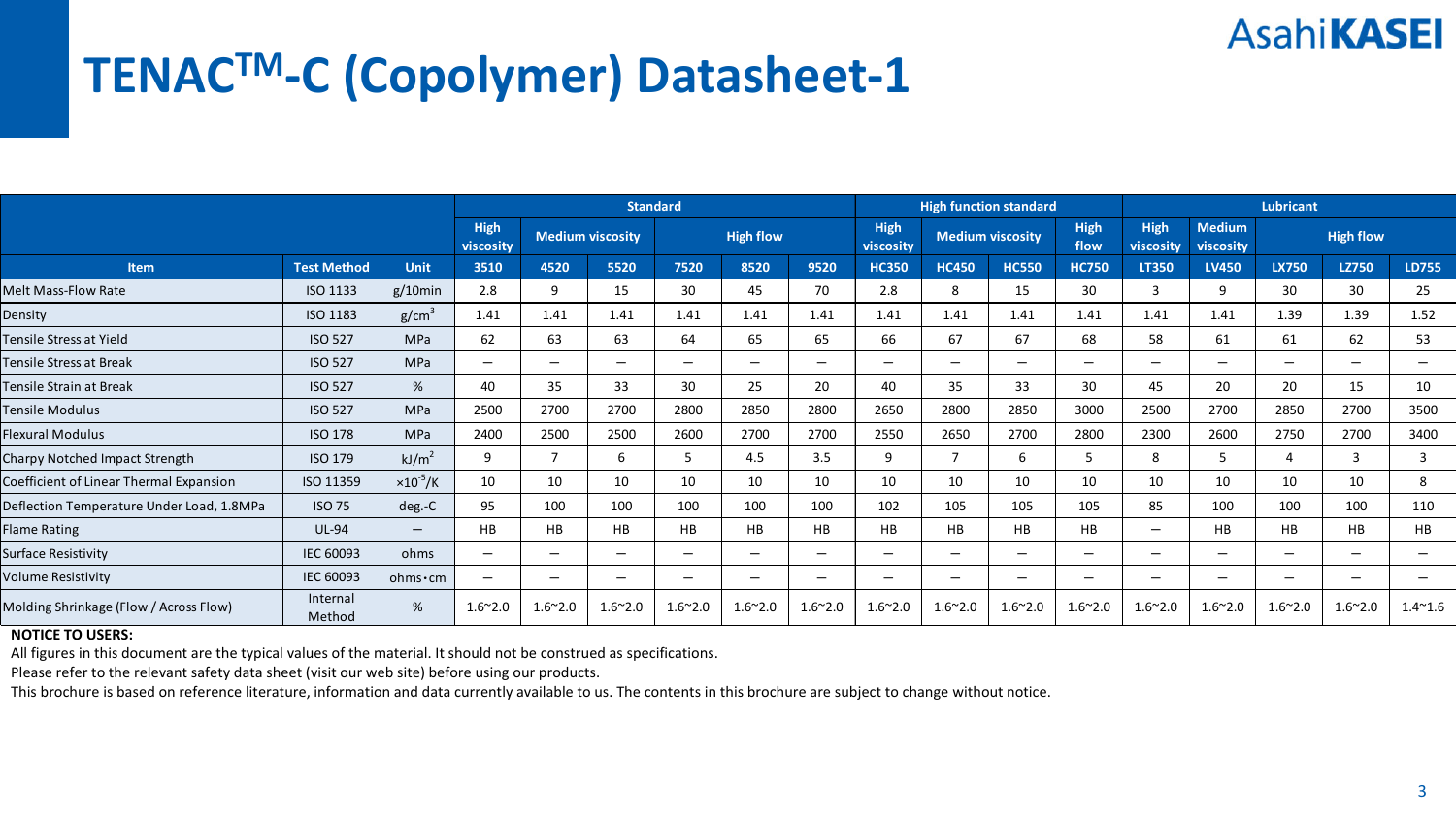## **TENACTM‐C (Copolymer) Datasheet‐2**

|                                           |                    |                          |                          |                                   | Low VOC                  |                 | Weatherability               | Anti scratch         |                          |                  |                               |                          |                          |                          |                 |                            |                 |
|-------------------------------------------|--------------------|--------------------------|--------------------------|-----------------------------------|--------------------------|-----------------|------------------------------|----------------------|--------------------------|------------------|-------------------------------|--------------------------|--------------------------|--------------------------|-----------------|----------------------------|-----------------|
|                                           |                    |                          | <b>High</b><br>viscosity | <b>Medium</b><br><b>viscosity</b> | Weatherability           |                 |                              | <b>High function</b> |                          | <b>Lubricant</b> | <b>Metallic</b><br>appearance | High<br>viscosity        | <b>Medium viscosity</b>  |                          | High<br>flow    | <b>Medium</b><br>viscosity | High<br>flow    |
| Item                                      | <b>Test Method</b> | Unit                     | Z3510                    | Z4520                             | Z3513                    | Z4513           | Z4563                        | <b>ZH450</b>         | ZH760                    | <b>ZLV40</b>     | ZM413                         | 3513                     | 4513                     | 4563                     | 7513            | <b>HC460</b>               | <b>HC760</b>    |
| Melt Mass-Flow Rate                       | ISO 1133           | $g/10$ min               | 2.8                      | 9                                 | з                        | 9               | 9                            | 8                    | 30                       | q                | 9                             | 3                        | q                        | 9                        | 30              | 8                          | 30              |
| Density                                   | ISO 1183           | g/cm <sup>3</sup>        | 1.41                     | 1.41                              | 1.41                     | 1.41            | 1.41                         | 1.41                 | 1.41                     | 1.41             | 1.42                          | 1.41                     | 1.41                     | 1.41                     | 1.41            | 1.41                       | 1.41            |
| Tensile Strain at Yield                   | <b>ISO 527</b>     | <b>MPa</b>               | 62                       | 63                                | 62                       | 63              | 61                           | 67                   | 67                       | 61               | 57                            | 62                       | 63                       | 61                       | 64              | 66                         | 67              |
| Tensile Stress at Break                   | <b>ISO 527</b>     | <b>MPa</b>               | $\overline{\phantom{m}}$ | $\overline{\phantom{0}}$          | $\overline{\phantom{0}}$ | -               | $\qquad \qquad \blacksquare$ | -                    | -                        | -                | $\overline{\phantom{0}}$      | $\overline{\phantom{m}}$ | $\overline{\phantom{m}}$ | $\overline{\phantom{m}}$ | -               | $\overline{\phantom{0}}$   | -               |
| Tensile Strain at Break                   | <b>ISO 527</b>     | %                        | 40                       | 35                                | 40                       | 35              | 35                           | 35                   | 30                       | 20               | 20                            | 40                       | 35                       | 35                       | 30              | 40                         | 30              |
| Tensile Modulus                           | <b>ISO 527</b>     | <b>MPa</b>               | 2500                     | 2700                              | 2500                     | 2550            | 2500                         | 2800                 | 2900                     | 2700             | 2500                          | 2500                     | 2550                     | 2500                     | 2750            | 2750                       | 2900            |
| <b>Flexural Modulus</b>                   | <b>ISO 178</b>     | <b>MPa</b>               | 2400                     | 2500                              | 2400                     | 2450            | 2350                         | 2650                 | 2750                     | 2600             | 2400                          | 2400                     | 2450                     | 2350                     | 2600            | 2600                       | 2750            |
| Charpy Notched Impact Strength            | ISO 179            | kJ/m <sup>2</sup>        | 9                        | 7                                 | 8                        |                 | 6                            |                      | 6                        |                  | 4                             | 8                        |                          | 6                        | 5               |                            | 6               |
| Coefficient of Linear Thermal Expansion   | ISO 11359          | $\times 10^{-5}$ /K      | 10                       | 10                                | 10                       | 10              | 10                           | 10                   | 10                       | 10               | 10                            | 10                       | 10                       | 10                       | 10              | 10                         | 10              |
| Deflection Temperature Under Load, 1.8MPa | <b>ISO 75</b>      | $deg.-C$                 | 95                       | 100                               | 93                       | 97              | 91                           | 106                  | 103                      | 100              | 90                            | 93                       | 97                       | 91                       | 100             | 102                        | 103             |
| <b>Flame Rating</b>                       | <b>UL-94</b>       | $\overline{\phantom{0}}$ |                          | $\overline{\phantom{m}}$          | -                        | -               | -                            | <b>HB</b>            | <b>HB</b>                | <b>HB</b>        | $\overline{\phantom{0}}$      | HB                       | <b>HB</b>                | $\overline{\phantom{m}}$ | -               | HB                         | <b>HB</b>       |
| Surface Resistivity                       | IEC 60093          | ohms                     | -                        | $\overline{\phantom{0}}$          | -                        | -               | -                            | -                    | -                        |                  | -                             | $\overline{\phantom{m}}$ | $\overline{\phantom{m}}$ | $\overline{\phantom{m}}$ | -               | -                          |                 |
| Volume Resistivity                        | IEC 60093          | ohms · cm                | -                        | $\overline{\phantom{0}}$          | -                        | -               | -                            | -                    | $\overline{\phantom{0}}$ | -                | -                             | $\overline{\phantom{0}}$ | $\overline{\phantom{m}}$ | $\overline{\phantom{m}}$ | -               | -                          |                 |
| Molding Shrinkage (Flow / Across Flow)    | Internal<br>Method | %                        | $1.6^{\sim}2.0$          | $1.6^{\sim}2.0$                   | $1.6^{\sim}2.0$          | $1.6^{\sim}2.0$ | $1.6^{\sim}2.0$              | $1.6^{\sim}2.0$      | $1.6^{\sim}2.0$          | $1.6^{\sim}2.0$  | $1.8^{\sim}$ 2.2              | $1.6^{\sim}2.0$          | $1.6^{\sim}2.0$          | $1.6^{\sim}2.0$          | $1.6^{\sim}2.0$ | $1.6^{\sim}2.0$            | $1.6^{\sim}2.0$ |

#### **NOTICE TO USERS:**

All figures in this document are the typical values of the material. It should not be construed as specifications.

Please refer to the relevant safety data sheet (visit our web site) before using our products.